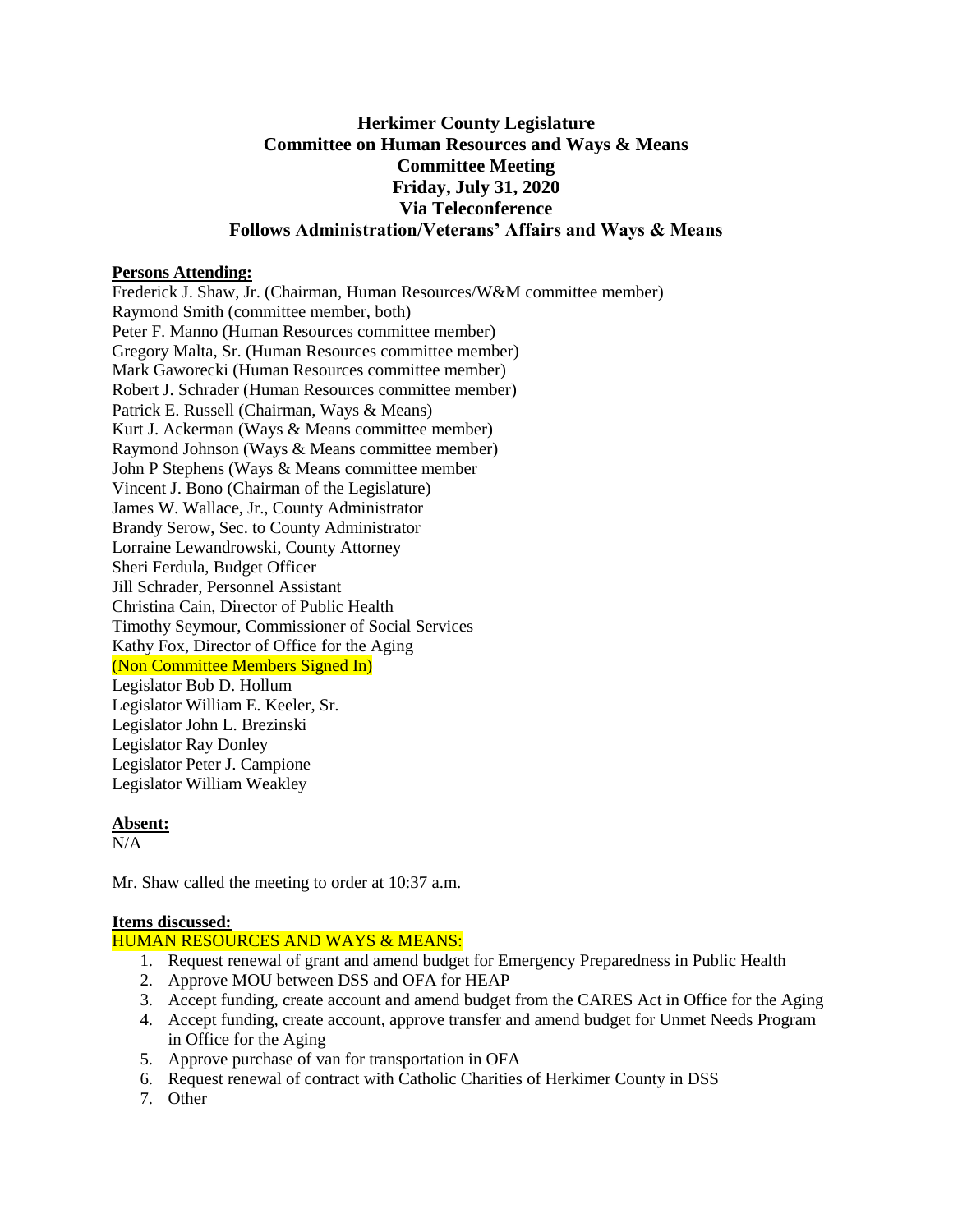### **Committee Vote Record:**

### HUMAN RESOURCES AND WAYS & MEANS:

Mr. Shaw: "First on the agenda is request renewal of grant and amend budget for Emergency Preparedness in Public Health. Do you need to say anything on that Christina?"

Christina Cain: "This is our yearly grant that we get to cover emergency preparedness and we are just shifting the supply funding over to salaries to help with some of the additional costs due to COVID."

Item #1 – On motion of Mr. Gaworecki, seconded by Mr. Schrader for Human Resources and on motion of Mr. Bono, seconded by Mr. Smith for Ways & Means, Item #1 was voted on, approved and moved for Resolution. Unanimous.

Mr. Shaw: "Second on the agenda approve MOU between DSS and OFA for HEAP. I think that is a pretty standard procedure that we do every year for those needing help. Are there any questions or comments?"

Item #2 – On motion of Mr. Schrader, seconded by Mr. Bono for Human Resources and on motion of Mr. Smith, seconded by Mr. Bono for Ways & Means, Item #2 was voted on, approved and moved for Resolution. Unanimous.

Mr. Shaw: "Number three is accept funding, create account and amend budget from the CARES Act in Office for the Aging. Kathy do you have anything you would like to say on that one?"

Kathy Fox: "This is just Federal money that came from COVID that is just to assist anybody who needs any information or assistance and we can also provide home delivered meals to people under the age of 60 with these funds. We are doing that currently with a couple of people. It is in the amount of \$27,679 and it will be extended until September 30, 2021."

Item #3 – On motion of Mr. Schrader, seconded by Mr. Gaworecki for Human Resources and on motion of Mr. Stephens, seconded by Mr. Johnson for Ways & Means, Item #3 was voted on, approved and moved for Resolution. Unanimous.

Mr. Shaw: "Number four, accept funding, create account, approve transfer and amend budget for Unmet Needs Program in Office for the Aging. Kathy?"

Kathy Fox: "This money was unspent money from last year that they allowed us to carry over to September  $30<sup>th</sup>$  of this year. In my next item I am going to request purchasing a vehicle and that is how I am going to do it, with this funding."

Item #4 – On motion of Mr. Gaworecki, seconded by Mr. Schrader for Human Resources and on motion of Mr. Johnson, seconded by Mr. Smith for Ways & Means, Item #4 was voted on, approved and moved for Resolution. Unanimous.

Mr. Shaw: "Number five is approve purchase of van for transportation in OFA. Kathy?"

Kathy Fox: "This is to purchase a 2019 Ford E-350 Cutaway van. It is eight passenger with one wheelchair position. I did just notice there is a typo in the letter. It is \$55,000 not \$54,000. It is a leftover from last year so it is lower than purchasing a new one and it is already finished and complete. I have to spend this money prior to September 30, 2020. With the funding I am using for this, there will be no local match."